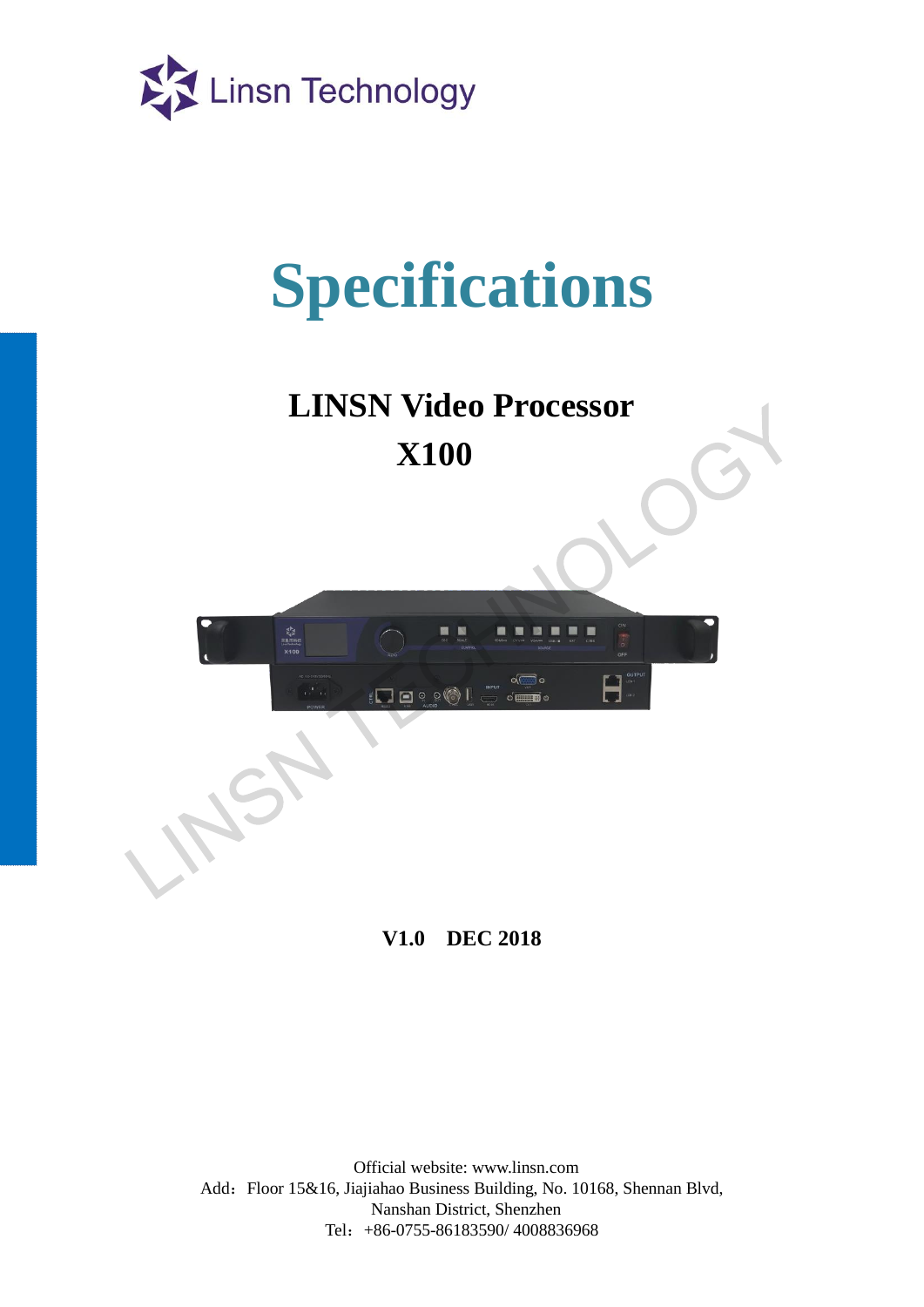

### **1. Summary**:

**LINSN X100 is a reliable and high performance LED screen controller. It uses mature video processing solution and 8bit color processing to show colorful and clear image. Dual network outputs for LED screen, which is easy to use and install. It is a best choice for advertisement in mall, hotel and exhibit.**

**Please note that X100 only works with Linsn receiving card.**

#### **2. Functions and feature**

- 1) One button for switching video-source input;
- 2) Supports audio input and output;
- 3) Supports USB plug and play, easy to use;
- 4) Supports full-screen scaling, point- to-point scaling, customizing scaling and resolution output; and install. It is a best choice for advertisement in mall, note<br>and exhibit.<br>Please note that X100 only works with Linsn receiving card.<br>2. Functions and feature<br>1) One button for switching video-source input;<br>2) Supports
	- 5) With dual network outputs, supports up to 1.3 million pixels;
	- 6) Supports create, save and recall mode for saving different applications;
	- 7) After installing Android extending board, it supports connecting phone and pad to display which can be controlled by mouse.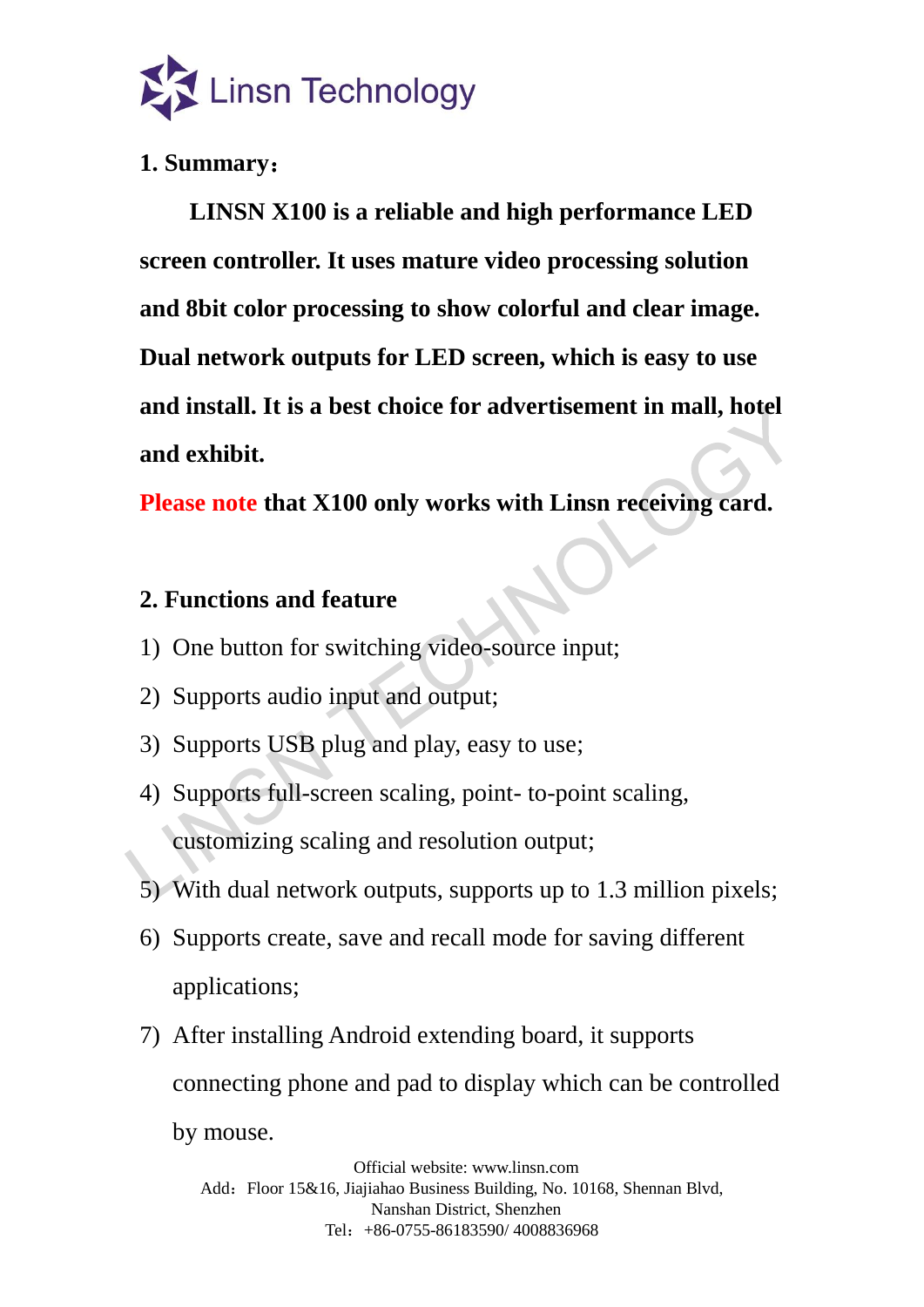

### **3. Appearance**

Font panel



| No             | Interface  | Feature                                                               |  |
|----------------|------------|-----------------------------------------------------------------------|--|
| 1              | <b>LCD</b> | For displaying menu and checking current operation                    |  |
| 2              | Control    | 1. Press down to enter menu                                           |  |
|                | Knob       | 2. Rotate to select or set up                                         |  |
| $\overline{3}$ | Return     | Exit or return                                                        |  |
| $\overline{4}$ | Scale      | Quick path for full-screen scaling                                    |  |
| 5              | Video      | There are 6 buttons in this section:                                  |  |
|                | source     | $(1)$ HDMI: HDMI input selection; it is used as pause button when     |  |
|                | input      | flash-drive-play mode is enable                                       |  |
|                | selections | (2) DVI: DVI input selection; it is for playing the last file when    |  |
|                |            | flash-drive-play mode is enable.                                      |  |
|                |            | (3) VGA: VGA input selection, it is for playing the next file when    |  |
|                |            | flash-drive-play mode is enable.                                      |  |
|                |            | (4) USB : Flash drive input selection; it is used as stop button when |  |
|                |            | flash-drive-play mode is enable                                       |  |
|                |            | $(5)$ EXT : Input selection for Android extend board                  |  |
|                |            | $(6)$ CVBS: CVBS input                                                |  |
| 6              | Power      | Power switch                                                          |  |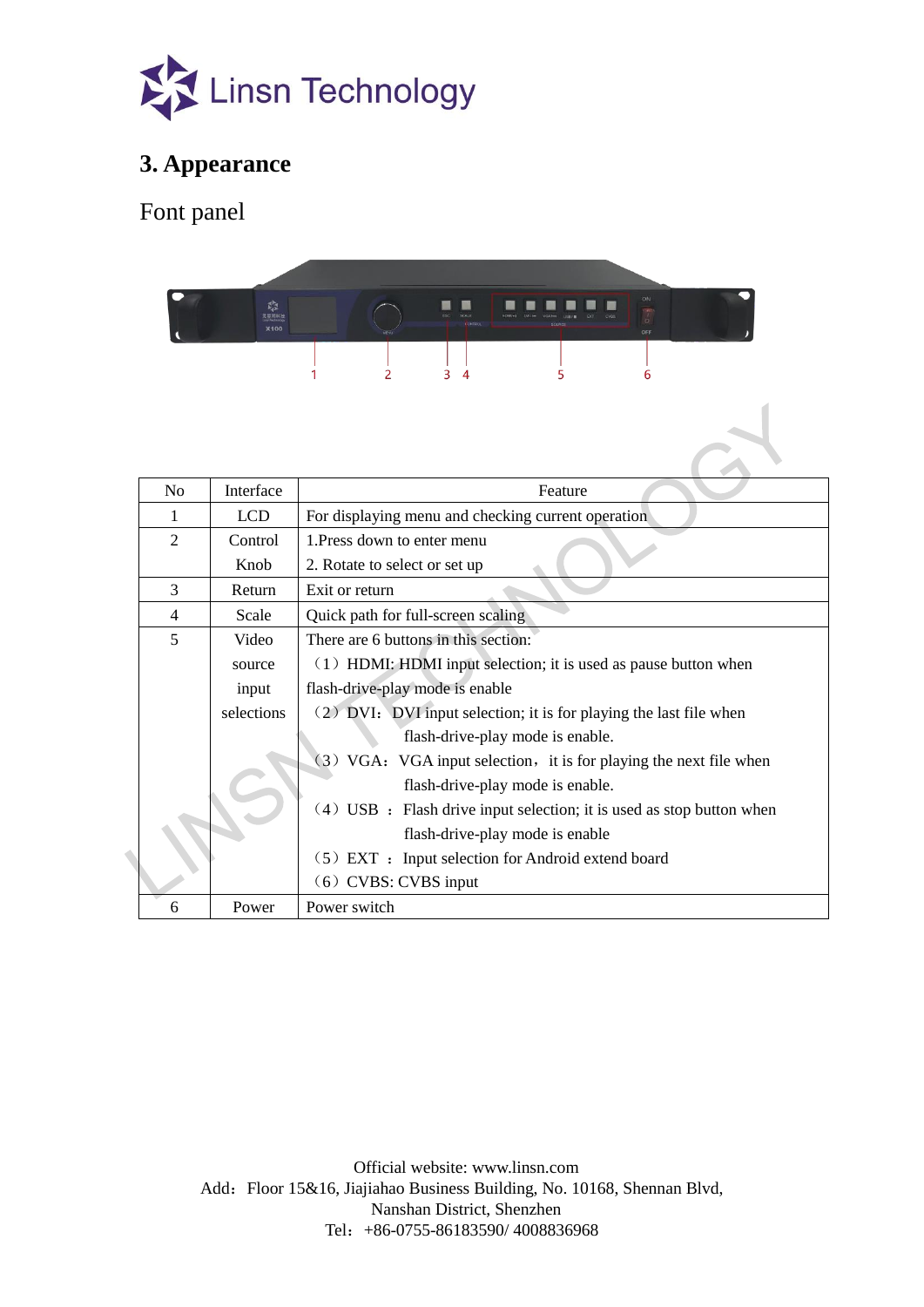

## Rear panel

|                | AC 100-240V 50/60Hz                                                                                                                                                                                                                                      | <b>OUTPUT</b>                              |
|----------------|----------------------------------------------------------------------------------------------------------------------------------------------------------------------------------------------------------------------------------------------------------|--------------------------------------------|
|                | <b>INPUT</b><br>VGA<br>$\mathbf{T}$ .<br>$-14$<br><b>Earth</b><br>$\bigodot$<br>CTRL<br><b>HHHS</b><br>OU<br><b>USB</b><br>HDM<br><b>AUDIO</b><br><b>DVI</b><br><b>USB</b><br><b>RS232</b><br>POWER<br>5<br>3<br>6<br>$\overline{4}$<br>2<br>7<br>8<br>9 | LED <sub>1</sub><br>LED <sub>2</sub><br>10 |
|                |                                                                                                                                                                                                                                                          |                                            |
| Control        |                                                                                                                                                                                                                                                          |                                            |
| N <sub>o</sub> | Description                                                                                                                                                                                                                                              |                                            |
| 1              | RS232, for connecting PC                                                                                                                                                                                                                                 |                                            |
| 2              | USB, for connecting PC to control LEDSET to do the setup and upgrade                                                                                                                                                                                     |                                            |
|                |                                                                                                                                                                                                                                                          |                                            |

| Control        |                                                                      |                                                                   |  |  |
|----------------|----------------------------------------------------------------------|-------------------------------------------------------------------|--|--|
| No             | Description                                                          |                                                                   |  |  |
| 1              | RS232, for connecting PC                                             |                                                                   |  |  |
| $\overline{2}$ | USB, for connecting PC to control LEDSET to do the setup and upgrade |                                                                   |  |  |
|                |                                                                      |                                                                   |  |  |
| Input          |                                                                      |                                                                   |  |  |
| N <sub>o</sub> | Interface                                                            | Description                                                       |  |  |
| 3, 4           | <b>AUDIO</b>                                                         | Audio input and output                                            |  |  |
| 5              | <b>CVBS</b>                                                          | PAL/NTSC standard video input                                     |  |  |
| 6              | <b>USB</b>                                                           | For playing program via flash drive                               |  |  |
|                |                                                                      | * Image format supported: jpg、jpeg、png、bmp。                       |  |  |
|                |                                                                      | * Video format supported: MP4, avi, mpg, mkv, move, vob and rmvb  |  |  |
| 7              | <b>HDMI</b>                                                          | HDMI1.3 standard, supports up to 1920*1080@60Hz and also supports |  |  |
|                |                                                                      | HDCP1.4                                                           |  |  |
| $\overline{8}$ | <b>VGA</b>                                                           | Supports up to 1920*1080@60Hz                                     |  |  |
| 9              | <b>DVI</b>                                                           | VESA standard, supports up to 1920*1080@60Hz                      |  |  |
|                |                                                                      |                                                                   |  |  |

| Output |           |                                                                   |
|--------|-----------|-------------------------------------------------------------------|
| No     | Interface | Description                                                       |
|        |           | Network port   Two RJ45 network outputs, for connecting receivers |